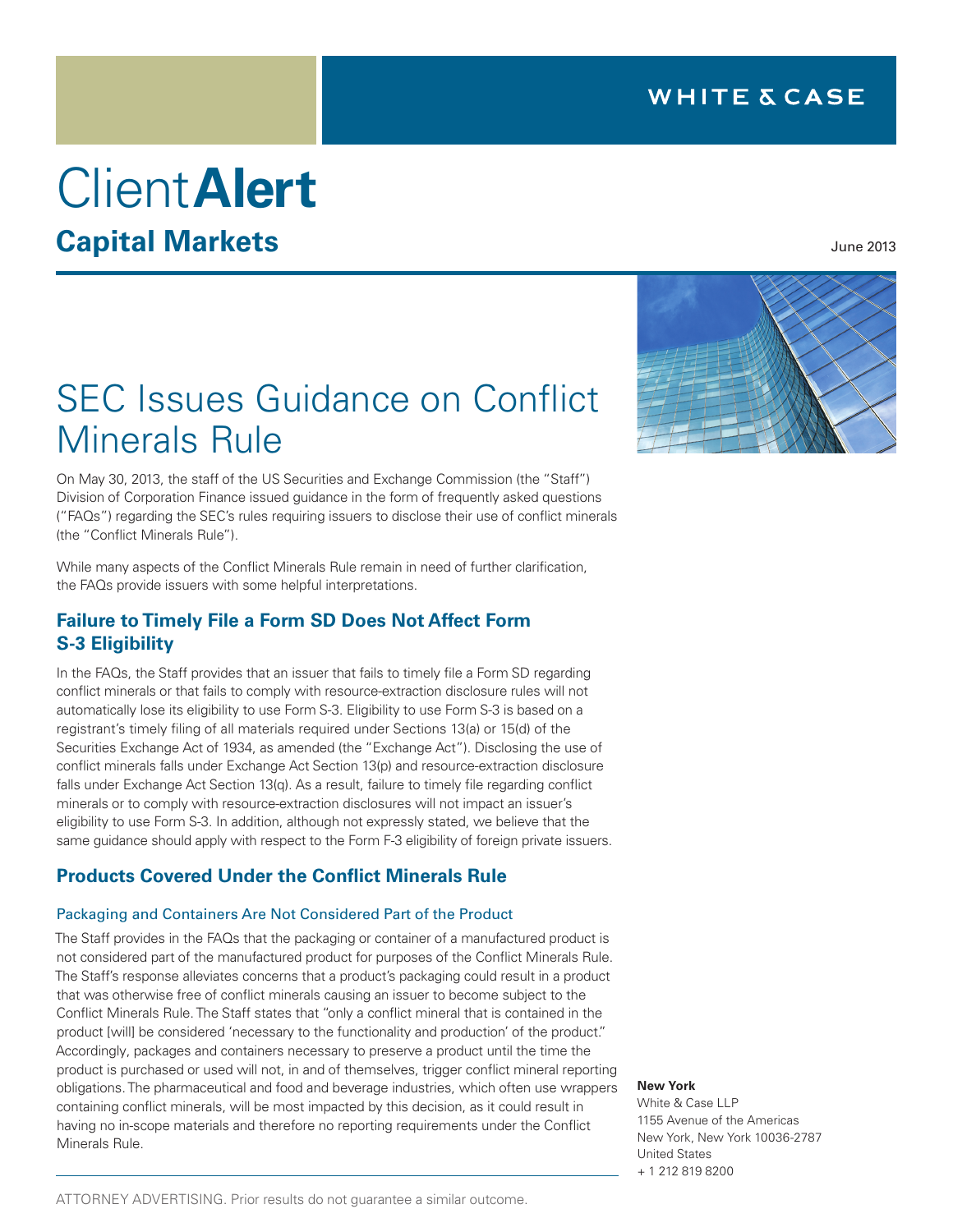Although packaging is not considered part of the product when sold or manufactured as a unit, packages and containers sold independently are themselves considered a product, as stated in the FAQs. An issuer that manufactures packaging as an endproduct remains obligated to make conflict mineral disclosures with respect to such packaging under the Conflict Minerals Rule.

#### Generic Components Are Subject to the Same Reporting Requirements as Other Product Components

The Staff draws no distinction between components of a product that an issuer directly manufactures or contracts to manufacture and generic components that the issuer chooses to include in its product. Therefore, an issuer using generic components containing conflict minerals is subject to the same reporting requirements as those issuers contracting to manufacture components, even if the issuer did not contract to manufacture the generic component.

For example, if Packard were to include an "off-the-shelf" RCA radio containing conflict minerals in the dashboards of its sedans, the Staff would not consider Packard to be relieved of its disclosure obligations on the basis that the RCA radio is a generic component of the car or because Packard did not contract to manufacture the radio. Instead, according to the FAQs, the conflict minerals contained in the generic RCA radio would be attributable to the car, just as if they were contained in a component of the car that Packard had contracted to manufacture, and the RCA radio would thereby trigger Packard's disclosure obligations under the Conflict Minerals Rule.

#### Equipment Used to Provide a Service Is Not Considered a Product

Equipment manufactured or contracted to be manufactured by an issuer that the issuer uses in providing a service it sells will not be considered a product under the Conflict Minerals Rule provided that:

- The equipment is used and retained by the service provider
- The equipment is required to be returned to the service provider or
- The equipment is intended to be abandoned by the customer following the terms of service

As an example, the FAQs noted that issuers operating cruise ships would not have to file reports regarding the conflict minerals in the cruise ships themselves. This particular guidance will significantly impact issuers in the transportation and equipment rental industries, potentially relieving them of reporting obligations under the Conflict Minerals Rule.

#### Sale of Used Manufacturing Tools Does Not Trigger Reporting Obligations

According to the FAQs, an issuer that sells tools, machines or other equipment containing conflict minerals that have been used for the creation of the issuer's products is not subject to the conflict mineral disclosure obligations by virtue of such equipment's later entry into the stream of commerce.

## **Issuers Subject to the Conflict Minerals Rule**

#### Voluntary Filers Must Comply With the Conflict Minerals Rule

The reporting requirements of the Conflict Minerals Rule apply to all issuers that file reports under Exchange Act Sections 13(a) or 15(d), regardless of whether the issuer is required to file such reports or does so voluntarily. As a result, high-yield issuers that are subject to Exchange Act reporting solely because of a covenant in an indenture will be subject to the Conflict Minerals Rule. However, registered investment companies required to file reports under Rule 30d-1 of the Investment Company Act are not subject to the Conflict Minerals Rule.

#### Production by a Consolidated Subsidiary Triggers the Same Reporting Obligations for the Issuer

An issuer is responsible for reporting products falling within the scope of the Conflict Minerals Rule for itself and all of its consolidated subsidiaries.

#### Activities Customarily Associated With Mining Are Not Considered "Manufacturing"

Under the Conflict Minerals Rule, an issuer that mines conflict minerals is deemed not to be manufacturing those minerals, and therefore not subject to conflict mineral disclosure obligations, unless the issuer also engages in manufacturing in addition to mining. The guidance clarifies that the Staff does not consider activities customarily associated with mining to be "manufacturing" for the purposes of the Conflict Minerals Rule, and therefore such activities do not trigger conflict mineral disclosure obligations. In the context of gold mining of lower-grade ore, for example, the processing, crushing, leaching, smelting and transportation of ore, in addition to the mining of ore, is not considered manufacturing gold.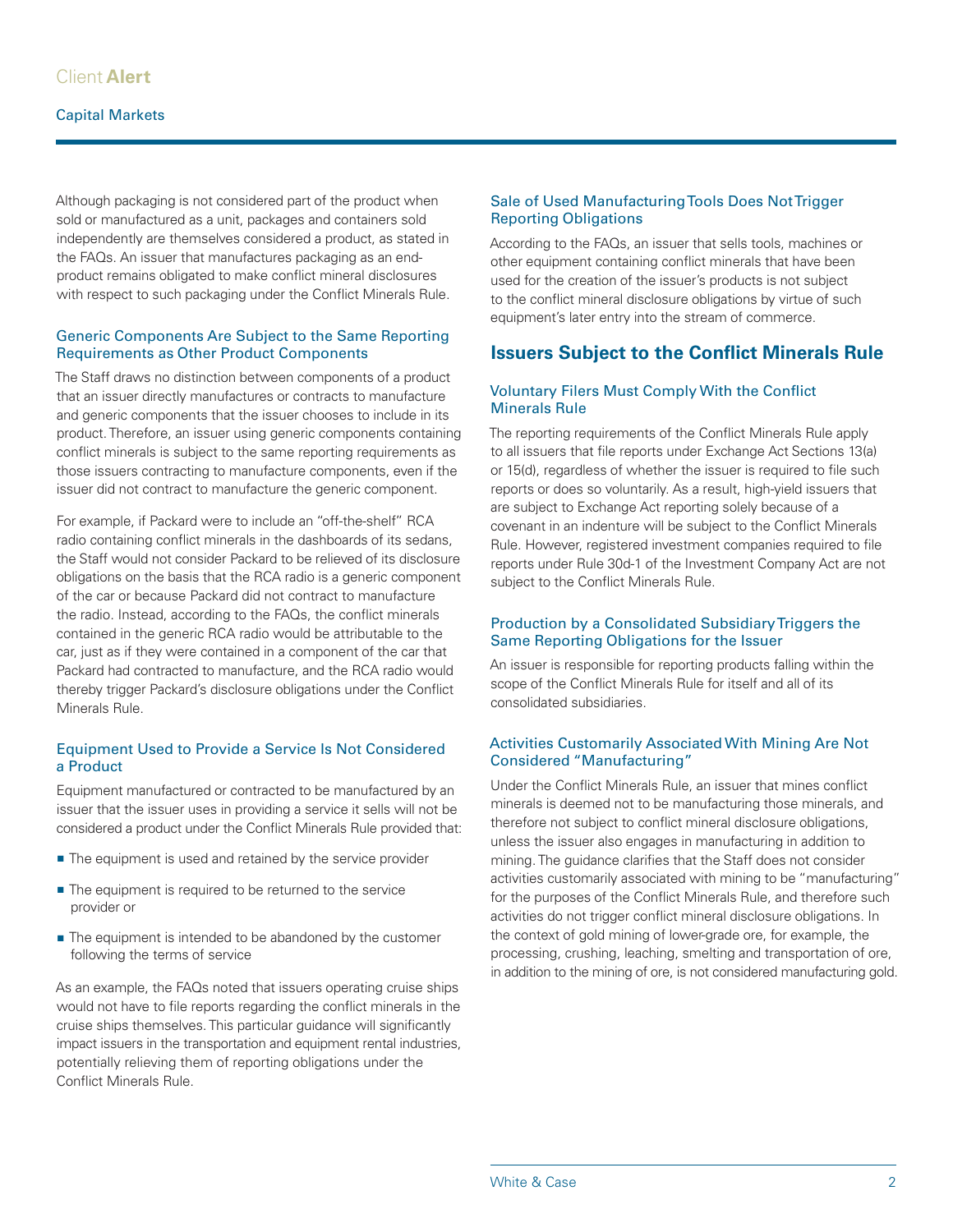#### Affixing a Logo to a Generic Product Is Not "Contracting to Manufacture"

An issuer doing no more than "affixing its brand, marks, logo or label to a generic product manufactured by a third party" is not considered to be "contracting to manufacture" under the Conflict Minerals Rule. Accordingly, etching or marking a third-party generic product with a logo, serial number or other identification will not cause an issuer to have conflict mineral disclosure obligations.

#### Allowance of a Post-IPO Transition Period

An issuer not previously obligated to file Form SD for conflict minerals that becomes subject to the Conflict Minerals Rule following an initial public offering ("IPO"), may delay reporting on its use of conflict minerals until the end of the first calendar year that begins no sooner than eight months after the effective date of its IPO. The same transition period is granted to issuers reporting for previously non-reporting companies they acquire.

## **Guidance on Form SD Disclosure**

#### Issuer Should Use Own Product Description for Item 1.01(c)(2)

If an issuer has triggered an obligation to file a Form SD, Item 1.01(c)(2) of Form SD allows the issuer to describe its products in a way that accurately identifies them using terms understood in the industry. The FAQs provide that an issuer need not identify each of its products listed in Item 1.01(c)(2) by model number. The Staff acknowledges that the issuer is in the best position to describe its products based on the issuer's analysis of its facts and circumstances. However, an issuer is strictly required to state whether its products are "DRC conflict-free", "DRC conflictundeterminable" or "have not been found to be 'DRC conflictfree'", as applicable.

#### "DRC Conflict -Free" Products Still Subject to Reporting

If an issuer determines during the course of due diligence that its products are "DRC conflict-free," that issuer must nonetheless file a Form SD and obtain an independent private sector audit of its Conflict Minerals Report. The issuer does not, however, need to disclose the products containing such conflict minerals in its Conflict Minerals Report or provide product descriptions under Item 1.01(c)(2) of Form SD.